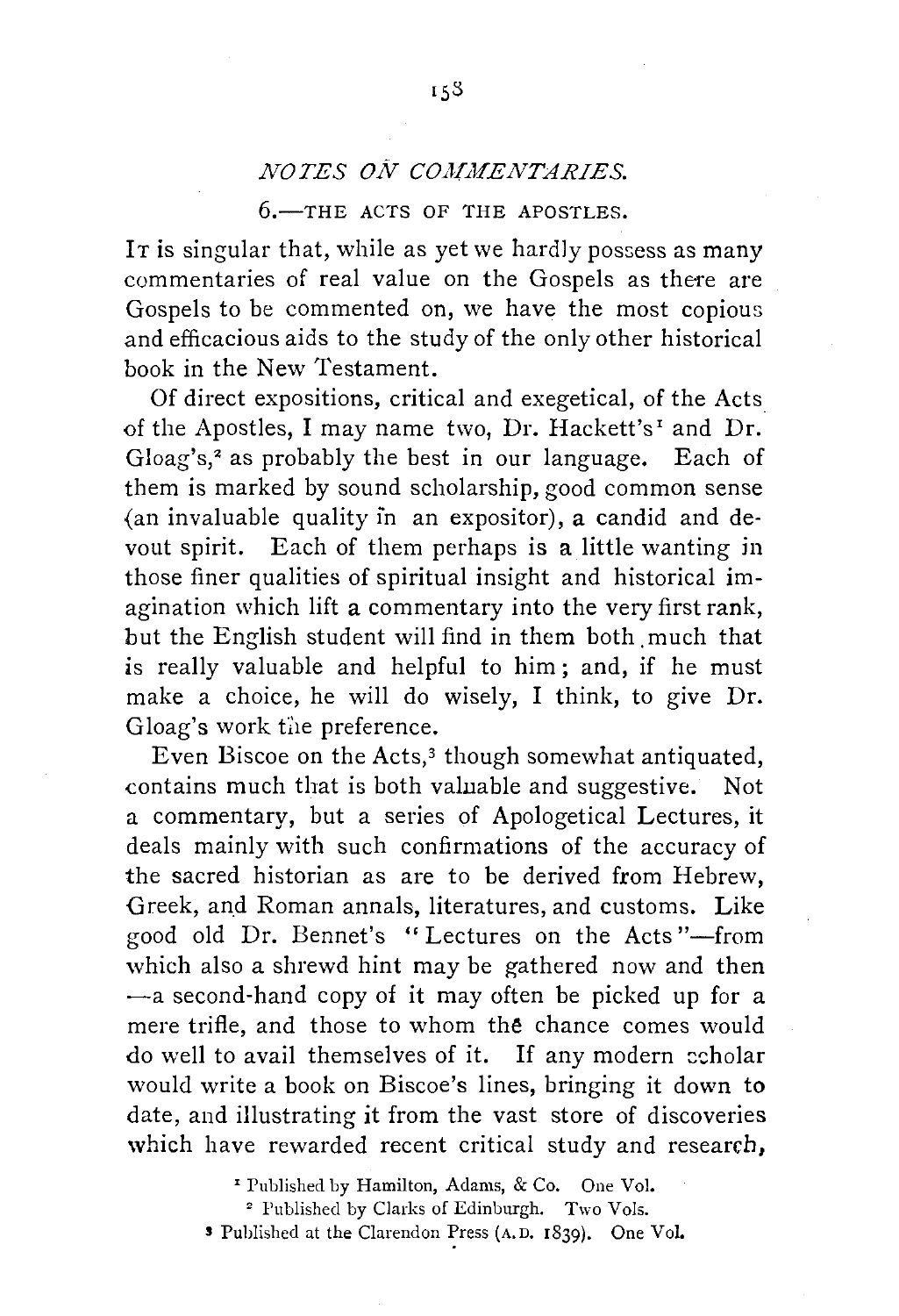he would render no small service to the student and lovers of the New Testament.

Baumgarten's " Apostolic History" has long been accessible to the English reader in a translation published by Clarks of Edinburgh. Its special worth-for there are far abler commentaries on the Acts by German scholarslies in its fundamental conception; viz., that the acts of the Apostles are really the acts of the risen and exalted Lord of the Church; that as the Gospels record what He " *began* to do" while He was on earth, so the Acts are a record of what He *continued* to do after He had passed into heaven. Those *to* whom this conception is new will find St. Luke's annals read very freshly in the light of it; and, in any case, Baumgarten's is a good book to have.

Of Conybeare and Howson's-especially Conybeare'sgreat work on "the Life and Epistles of St. Paul," there is no need to speak. Every one knows its worth. As a popular commentary on the major part of the Acts of the Apostles-for it does little for the Epistles beyond placing them in their true historic setting, and drawing from them details which illustrate the life of St. Paul, but this it does most admirably-it would be hard to praise it up to the mark of its deserts.

Less generally known, but not less deserving to be known-as I will try to shew in the next number of the Magazine-is Lewin's sumptuous work with the same title. It has one very special charm for ministerial students of the Word, that it is written by a layman, and from a layman's point of view.

The same charm-and a layman's work is specially valuable to ministers, just as a minister's work is, or should be, specially valuable to laymen-is possessed by a volume entitled " Paul of Tarsus." Though not a commentary, it will be found a grave assistance by those who have to expound the Scriptures of and concerning the Apostle of

' " Paul of Tarsus." An Inquiry into the Times and the Gospel of the Apostie of the Gentiles. London. Macmillans.